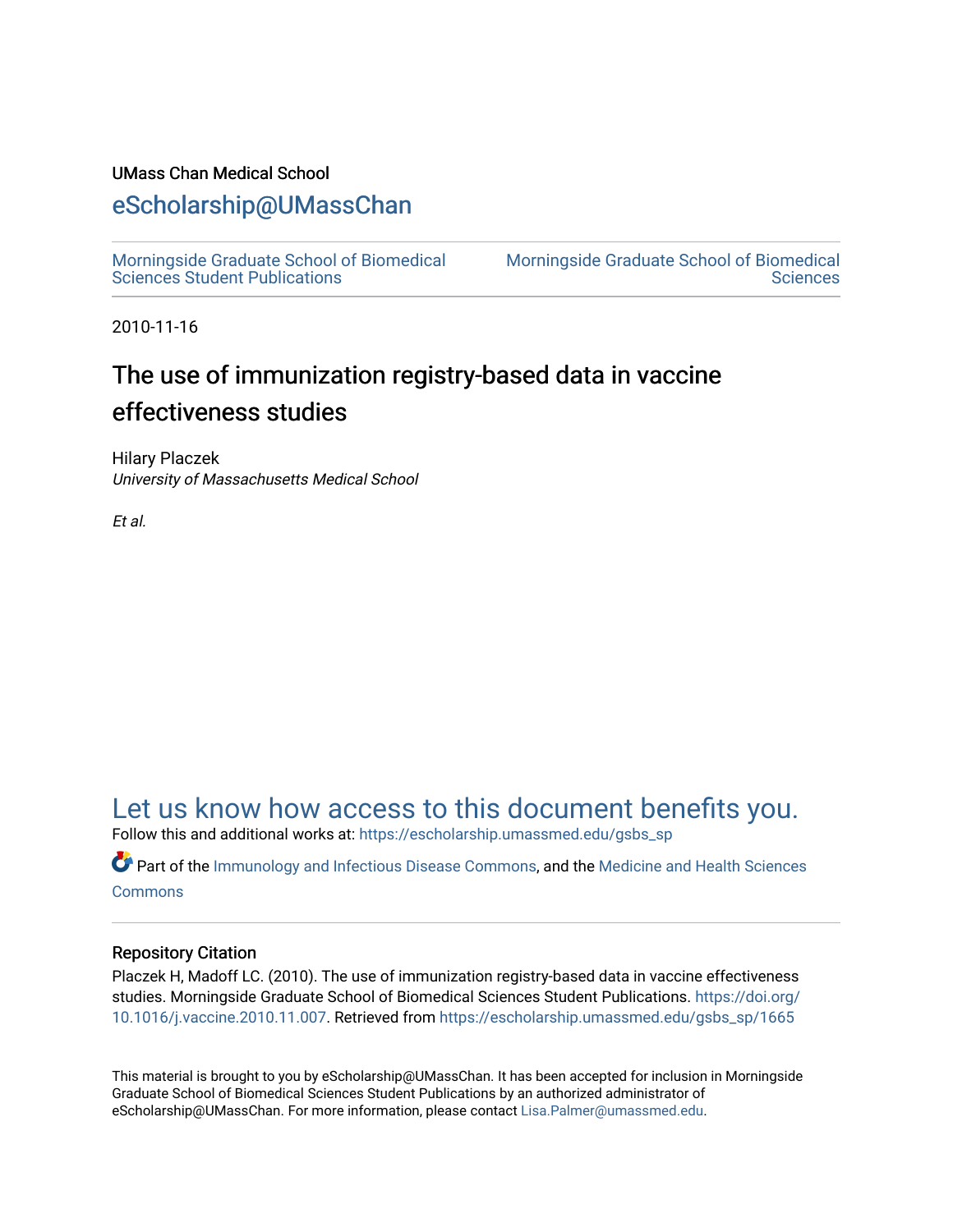#### Vaccine [xxx \(2010\) xxx–xxx](dx.doi.org/10.1016/j.vaccine.2010.11.007)



Review

Contents lists available at [ScienceDirect](http://www.sciencedirect.com/science/journal/0264410X)

### Vaccine



journal homepage: [www.elsevier.com/locate/vaccine](http://www.elsevier.com/locate/vaccine)

### The use of immunization registry-based data in vaccine effectiveness studies

### Hilary Placzek<sup>a,∗</sup>, Lawrence C. Madoff<sup>b,c,1</sup>

<sup>a</sup> Clinical and Population Health Research, University of Massachusetts Medical School, 55 Lake Ave North, Worcester, MA 01655-0002, United States <sup>b</sup> Division of Epidemiology and Immunization, Massachusetts Department of Public Health, William A. Hinton State Laboratory Institute, 305 South Street,

Jamaica Plain, MA 02130, United States

 $\sim$  Department of Medicine, University of Massachusetts Medical School, 55 Lake Avenue North, Worcester, MA 01655-0002, United States

#### article info

Article history: Received 22 July 2010 Received in revised form 13 October 2010 Accepted 1 November 2010 Available online xxx

Keywords: Vaccine Effectiveness Registry

#### **ABSTRACT**

Vaccine effectiveness (VE) studies provide a measure of population-based vaccine performance by combining immunization history data with rates of disease incidence. This review assessed the feasibility of using electronic immunization registry data sources in VE studies. Electronic databases were searched through January 31, 2010. Out of 17 studies, only one paper assessed data accuracy (71%), and three papers assessed population coverage of the registry (estimates ranged from 25% to 90%). This review shows that registry-based data sources can be used to conduct VE studies in a variety of settings and populations. However, we found little information regarding the quality of this data source in VE studies and future evaluations should investigate their reliability, accuracy, and potential bias.

© 2010 Elsevier Ltd. All rights reserved.

#### **Contents**

|                |             |                                                                                                                            | $_{00}$ |
|----------------|-------------|----------------------------------------------------------------------------------------------------------------------------|---------|
| 2 <sup>0</sup> |             |                                                                                                                            | 00      |
|                | 2.1.        |                                                                                                                            | 00      |
|                | 2.2.        |                                                                                                                            | 00      |
|                | 2.3.        |                                                                                                                            | 00      |
|                | 2.4.        |                                                                                                                            | 00      |
|                | 2.5.        |                                                                                                                            | 00      |
|                | 2.6.        |                                                                                                                            | $_{00}$ |
| 3.             |             |                                                                                                                            | 00      |
|                | 3.1.        |                                                                                                                            | $_{00}$ |
|                | 3.2.        |                                                                                                                            | 00      |
|                | 3.3.        |                                                                                                                            | $_{00}$ |
|                | 3.4.        |                                                                                                                            | 00      |
| $\mathbf{4}$   |             |                                                                                                                            | $_{00}$ |
|                | 41          |                                                                                                                            | 00      |
|                |             |                                                                                                                            | 00      |
|                | Appendix A. | Abstraction form for a systematic review: immunization registry data as a method of surveillance in a pediatric population | 00      |
|                | Appendix B. |                                                                                                                            | 00      |
|                |             |                                                                                                                            | 00      |

#### **1. Introduction**

<sup>1</sup> Tel.: +1 617 983 6803; fax: +1 617 983 6840.

0264-410X/\$ – see front matter © 2010 Elsevier Ltd. All rights reserved. doi:[10.1016/j.vaccine.2010.11.007](dx.doi.org/10.1016/j.vaccine.2010.11.007)

In the United States, national recommendations provide guidance for use of vaccines to reduce, eliminate, or eradicate 17 vaccine-preventable diseases. Recent reports indicate that the number of cases of most vaccine-preventable diseases (VPD) is at an all-time low. Hospitalizations and deaths attributable to VPD have also decreased [\[1\]. O](#page-12-0)ther estimates indicate that vaccination

<sup>∗</sup> Corresponding author. Tel.: +1 413 427 6662; fax: +1 508 856 3659. E-mail addresses: [hilary.placzek@umassmed.edu,](mailto:hilary.placzek@umassmed.edu) [hplaczek@gmail.com](mailto:hplaczek@gmail.com) (H. Placzek), [larry.madoff@state.ma.us](mailto:larry.madoff@state.ma.us) (L.C. Madoff).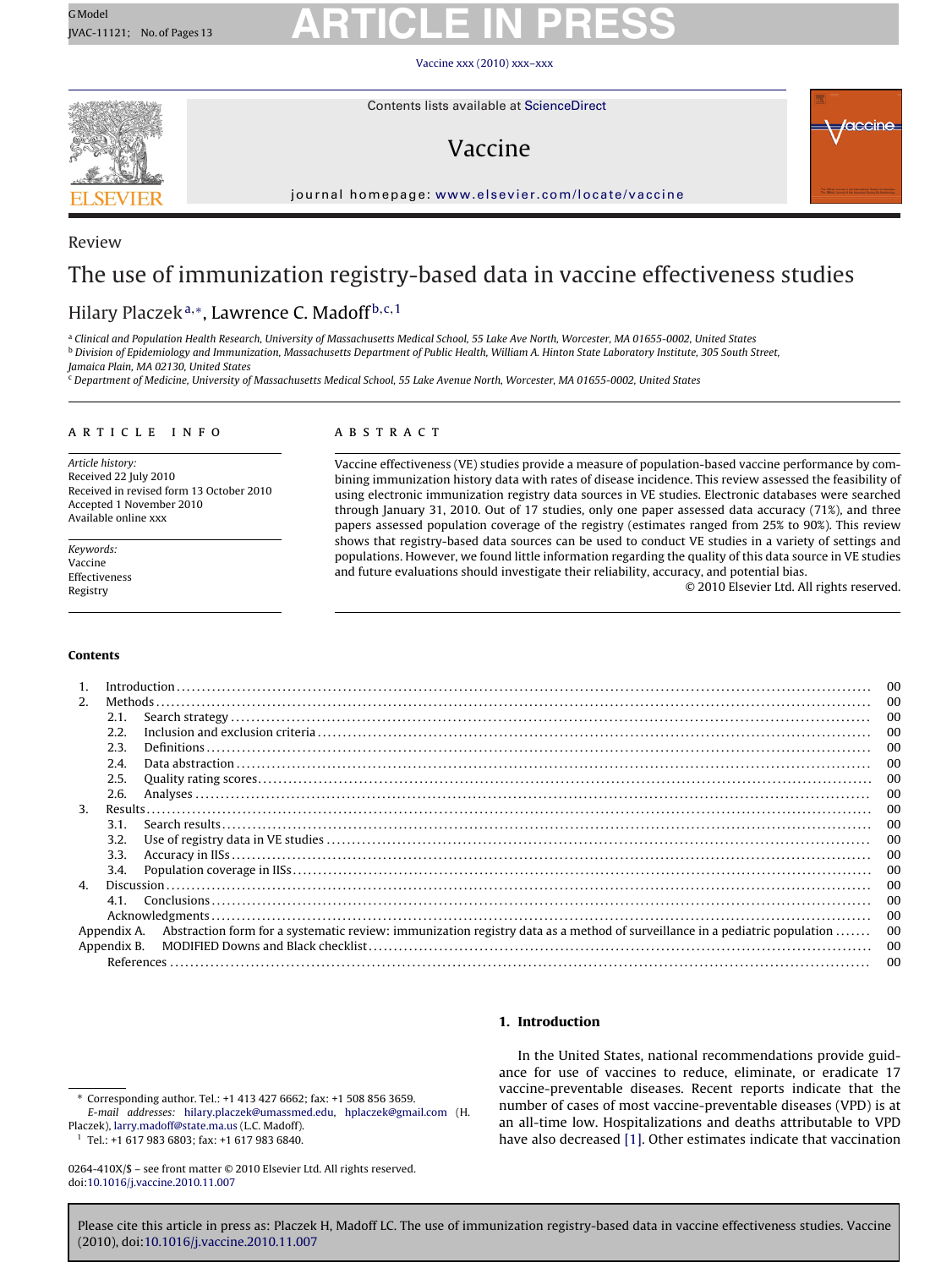2 H. Placzek, L.C. Madoff / Vaccine *xxx (2010) xxx–xxx*

with 7 of the 12 routinely recommended childhood vaccine prevents an estimated 33,000 deaths and 14 million cases of disease in every birth cohort, and saves society an additional \$33 billion in costs including disability and lost productivity [\[2\].](#page-12-0)

However, despite their goal of providing safe, effective disease prevention, vaccines do not guarantee complete protection. Recently published literature has re-examined epidemiological concepts surrounding two study designs used to determine how well a vaccine performs [\[3\]. P](#page-12-0)re-licensure, experimental vaccine efficacy trials represent how well the vaccine performs under controlled conditions, and are best measured by double-blind, randomized, clinical control trials [\[4\].](#page-12-0) This paper will focus on population-based vaccine effectiveness (VE) studies. Evaluations of VE occur after vaccine efficacy has been established, and assess how well a vaccine performs under natural field conditions rather than in a controlled clinical trial. VE studies take into account vaccine potency, how well target groups are immunized, and can control for the complexities of immunization practices and transmission dynamics such as exposure to disease, or individual response to particular vaccines. Measures of VE can also assess the benefits and effects of a vaccination program or identify previously unknown factors related to vaccine failure, and are critical to ensure that a licensed vaccine is working within a population.

Several study designs can be used to evaluate VE: (1) retrospective case control studies compare vaccination rates among infected cases and controls. This type of study expresses VE as a rate difference by calculating an odds ratio (OR) for developing infection despite vaccination; (2) an indirect cohort study examines individual protective responses by comparing vaccine-serotype infection rates with nonserotype-infection rates within a diseased population [\[5\];](#page-12-0) (3) case-coverage studies compare vaccination rates among cases with those of a similar cohort over a defined period of time, or (4) observational studies examine the change in disease burden and impact of a vaccine within a population over time [\[3\].](#page-12-0) Observational studies are often designed to measure the impact of a vaccine program by studying the effect of disease incidence in a population before and after program implementation [\[6\],](#page-12-0) and to determine the relative risk of disease among the vaccinated groups compared to the unvaccinated [\[7,8\].](#page-12-0)

In the U.S., VE studies have utilized population-based data by measuring immunization rates by telephone surveys, schooland practice-based assessments, and insurance claims information, among others. These methods can be time-consuming, expensive, and biased [\[9\]. I](#page-12-0)n response, an increasing number of resources, including immunization registries, maintain immunization records for infants, children, adolescents, and adults. These immunization information systems (IISs) are repositories of immunization data within specified geographic areas. IISs collect and consolidate records of vaccinations from multiple health care providers and across care settings. These surveillance systems have been shown to provide better immunization delivery by assisting in medical decision-making, reminder recall, determining coverage levels, and identifying pockets of need [\[10–15\]. I](#page-12-0)ISs can be used in VE studies to measure the degree of vaccine uptake in a variety of settings and populations by identifying confirmed VPD cases and/or confirming immunization history. Investigators then use this information to calculate vaccine performance [\[16–19\].](#page-12-0)

Using IIS data can offer several methodological advantages over traditional observational studies. First, registries may allow more rigorous research methods to be used: in population-based studies, IISs provide individual-level information that can be matched with VPD morbidity data and could be used to conduct large cohort studies more efficiently. One benefit of cohort studies is that they are less prone to bias than case–control studies, a widely used design in populations lacking registries. In case–control studies, IISs can also provide a uniform method of determining vaccination status

for cases or controls, and can reduce bias due to differential ascertainment of vaccination status. VE studies using IIS data can use case–control or population-based study designs such as prospective or retrospective cohort, or cross-sectional study design. Since registries contain population-based data for large numbers of people, extracting immunization information from a registry means that cohort studies could be conducted in populations with low incidence of disease, or in other low-risk populations since there is a larger sample from which to draw [\[20\]. I](#page-12-0)n addition, centralized data sources can allow researchers to measure the impact of vaccination in populations precisely by defining the base population more clearly. This population-based approach can prevent the introduction of socioeconomic or demographic biases that may be present in other data sources such as HMO-based data [\[21\].](#page-12-0)

There is also evidence that the use of registry-based data is a developing field. Many immunization registries are currently operating all over the world. The US government, through CDC goals of expanding registries and financial incentives for fulfilling meaningful use objectives for electronic health records (EHRs), is instrumental in the promotion of IISs [\[22\].](#page-12-0) Furthermore, the Health Information Technology for Economic and Clinical Health Act (HITECH) Provisions within the ARRA were enacted in February 2009 [\[23\].](#page-12-0) As a result, there is an emphasis on improving health information technology in the US, and an increasing number of registries at state, city, and regional levels [\[12,24\]. C](#page-12-0)entralized statewide registries are currently operating in 48 of 50 states, as well as several cities [\[21,25,26\]. I](#page-12-0)n one recent study, IIS data from eight states and one city (representing approximately 10% of the U.S. population) was used in the Post-Licensure Rapid Immunization Safety Monitoring (PRISM) study identifying adverse events from the H1N1 vaccine. PRISM represents a novel way of linking IISs and heath plan data to assess population-based immunization coverage and outcomes data on a nationwide basis.

However, considerable gaps exist in the literature detailing precisely how registries can facilitate more accurate, population-based vaccine effectiveness studies. In addition, harnessing IISs is a new and expanding field, and methodological limitations such as missing, inaccurate, or the potential for biased data have not been fully explored. Observational studies of vaccine effectiveness at the population level depend on accurate data [\[27\], a](#page-12-0)nd recent studies have found that vaccination studies relying on electronic records may misclassify vaccinated individuals as unvaccinated, thereby producing inaccurate estimates of vaccine effectiveness [\[28\]. T](#page-12-0)his systematic review will determine how registries have been used to conduct VE studies, and if data contained in the registry is accurate and generalizable through the following aims: (1) to assess if an individualized, centralized system for tracking immunization rates can be utilized in vaccine effectiveness studies, (2) to describe reported estimates and methods to measure accuracy of registry data in VE studies, and (3) to describe reported results and methods to measure base population coverage of registry data in VE studies.

#### **2. Methods**

We conducted a systematic review of all available medical literature through January 31, 2010 that referred to or established the use of registry-based data sources to evaluate vaccine effectiveness.

#### 2.1. Search strategy

We searched the electronic databases PubMed, MedLine, EMBASE, MeSH, ISI Web of Science, and the CDC immunization information system (IIS) Database. The following terms were used: 'registry-based vaccine effectiveness', or key words 'immunization registry or register and vaccine effectiveness';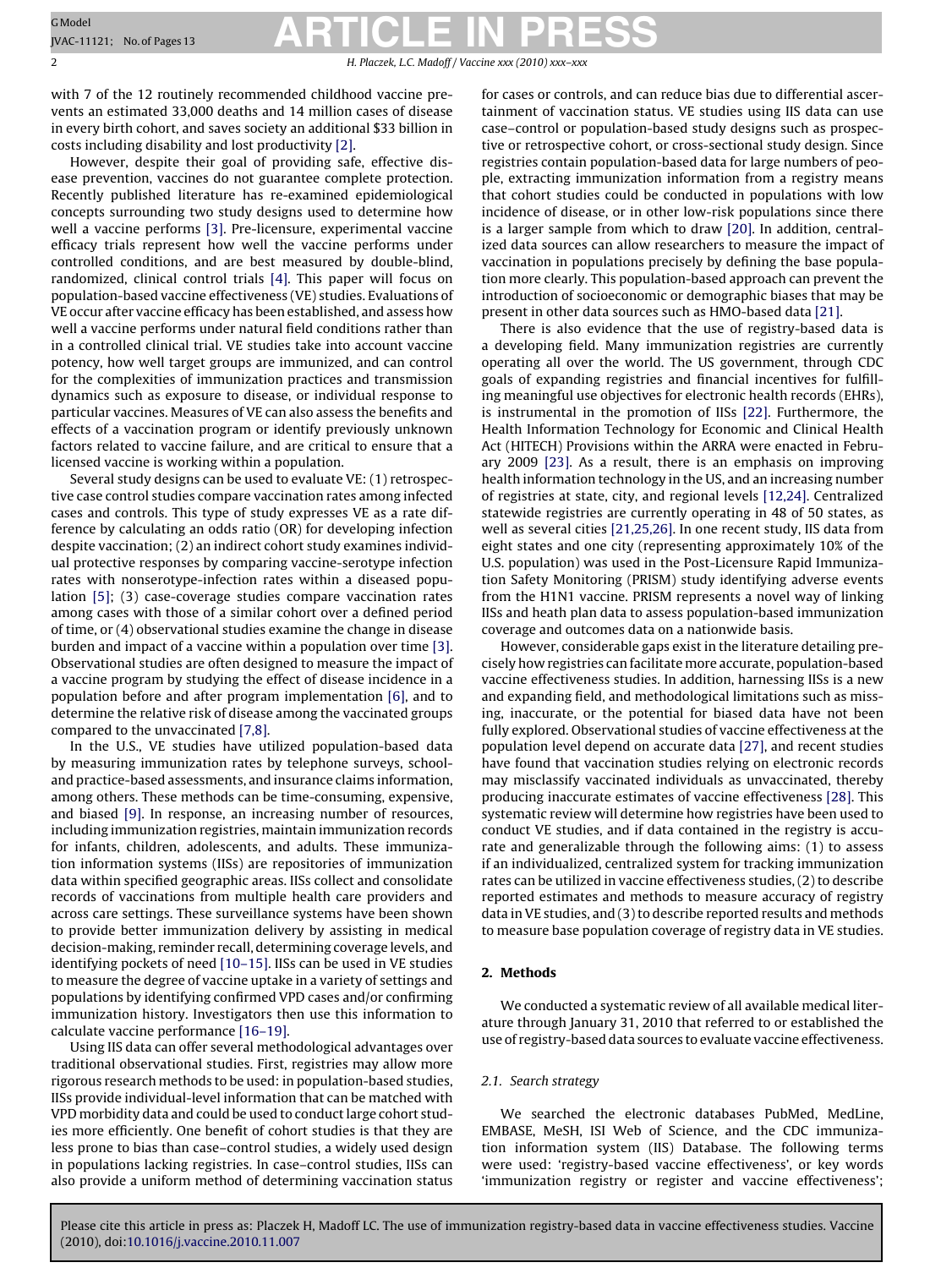H. Placzek, L.C. Madoff / Vaccine *xxx (2010) xxx–xxx* 3

'immunization information system and vaccine effectiveness' (PubMed; MedLine; EMBASE); 'vaccination registry'; or 'coverage'; or 'registries/standards'; or 'registries/statistics and numerical data'; or 'vaccination/statistics and numerical data'; or 'immunization programs/standards'; or 'immunization programs/statistics and numerical data' (MeSH); 'vaccin\*; registr\* and effective\*' (ISI Web of Science); and 'vaccination registry' (CDC IIS search). This strategy was supplemented by searching the reference lists of included articles to identify additional papers. Two authors of included studies provided supplemental materials; and two authors were contacted for recently published article content that was not available during the initial search attempt.

#### 2.2. Inclusion and exclusion criteria

Inclusion criteria were as follows: (1) researchers extracted registry-based immunization data to conduct vaccine effectiveness study in a human population; (2) study utilized any population-based, centralized (national, statewide, countywide, etc.) immunization registry data as a main source of vaccination status information; and (3) studies were published in English.

Exclusion criteria were as follows: (1) review papers; (2) studies published in a language other than English; (3) studies that included HMO-based or hospital-registry-based data only, without population-based data; (4) studies that did not address vaccine effectiveness; (5) studies with poor quality rating scores defined as <7 points out of a possible 14 points.

#### 2.3. Definitions

'Registry-based' was defined as any population-based data source maintained at the local, regional, or national level that systematically collects immunization history information. Institutional- or HMO-based data did not meet review criteria in this context. The 'reference data source' refers to a demographic, census, or other population-based data source researchers used to validate population-based registry data utilized in the study (if applicable). 'Population coverage estimates' are the reported percentage of the source population included in the IIS. 'Accuracy' reported is the percentage of data that was consistent between the registry information and a validated measure (i.e. provider records, parent recall, or manual validation). In addition, 'VPD data sources' are the data sources used to provide a measure of VPD to calculate rates of vaccine effectiveness.

#### 2.4. Data abstraction

We conducted a preliminary review by scanning article titles and abstracts; papers were then retrieved, and study text was scanned to determine if all inclusion criteria were met. To systematically collect data from included studies, we developed a data abstraction form that was pilot-tested prior to data collection ([Appendix A\).](#page-8-0)

#### 2.5. Quality rating scores

A modified Downs and Black quality rating scale was used to rate the studies ([Appendix B\)](#page-10-0) [\[29\]. W](#page-12-0)e modified some text of the checklist and removed questions related to randomized case–control and intervention studies since these were not appropriate in this context. We then abstracted data from the selected papers, rated the studies independently, and compared our quality rating scores. Discrepancies in quality rating were discussed and addressed to reach study quality consensus between reviewers.

#### 2.6. Analyses

We determined the number of studies using registry-based data to conduct VE studies. We then determined the distribution of rates for population coverage estimates, reported accuracy, and described this range using descriptive statistics.

#### **3. Results**

#### 3.1. Search results

Two hundred ninety-three papers were identified as fulfilling the initial search criteria.

After application of the inclusion and exclusion criteria, 280 of the studies were discarded ([Fig. 1\),](#page-4-0) and we included 13 articles for final review. The main reason for exclusion was that the study did not use registry-based data to calculate VE (137 papers, 49% of excluded studies). No studies were dropped because of poor study quality.

Through direct systematic personal communication with included authors, we obtained four additional papers and included them in the final review.

[Table 1](#page-5-0) describes basic characteristics of included articles. The year of publication ranged from 1997 to 2010, and 13 of the 17 papers (76%) were published during or after 2004. Included studies utilized four types of study design, and occurred in nine countries focusing on ten vaccine-preventable diseases. Registry types included citywide, countywide, regional, statewide, and national IIS systems. Studies used VPD data collected from healthcare providers [\[30,31\], l](#page-12-0)inked notification reports systems and hospital discharge diagnosis data [\[32,33\], o](#page-12-0)r other national/regional disease surveillance systems [\[34\]. I](#page-12-0)nformation related to matching IIS data with incident disease data at the individual-level is also included.

[Table 2](#page-6-0) contains information from the included studies highlighting specific IIS details. Results of the modified Downs and Black checklist to assess study quality indicate that out of a possible fourteen points, all included studies scored at least 7 points, with amean study score of 11, and a range from 7 to 14 points. This table also lists population-based data sources used for reference purposes, study contexts, as well as accuracy and source population coverage rates.

#### 3.2. Use of registry data in VE studies

Reviewed VE studies demonstrated three unique contexts in which registry-based data sources could identify immunization history data:

- 1. Responding to an outbreak: Three studies responded to epidemiological data showing an alarming increase in incidence for a particular type of vaccine-preventable disease. These studies used IIS-based data to identify outbreak cases and determine immunization history of these cases. Studies were retrospective in nature [\[30,31,35\].](#page-12-0)
- 2. Assess how vaccination affects incidence of disease: Eight studies sought to measure the impact of vaccination programs by comparing population-based immunization data with incident rates of disease before and after implementation of vaccine programs. Study results were reported as changes in rates of incident disease as a result of implementation of vaccination or another intervention. Studies were retrospective if authors assessed or evaluated a vaccine program following its implementation [\[6,36–40\].](#page-12-0) One paper prospectively monitored the impact of a vaccine intervention at the beginning of program implementation [\[8\].](#page-12-0)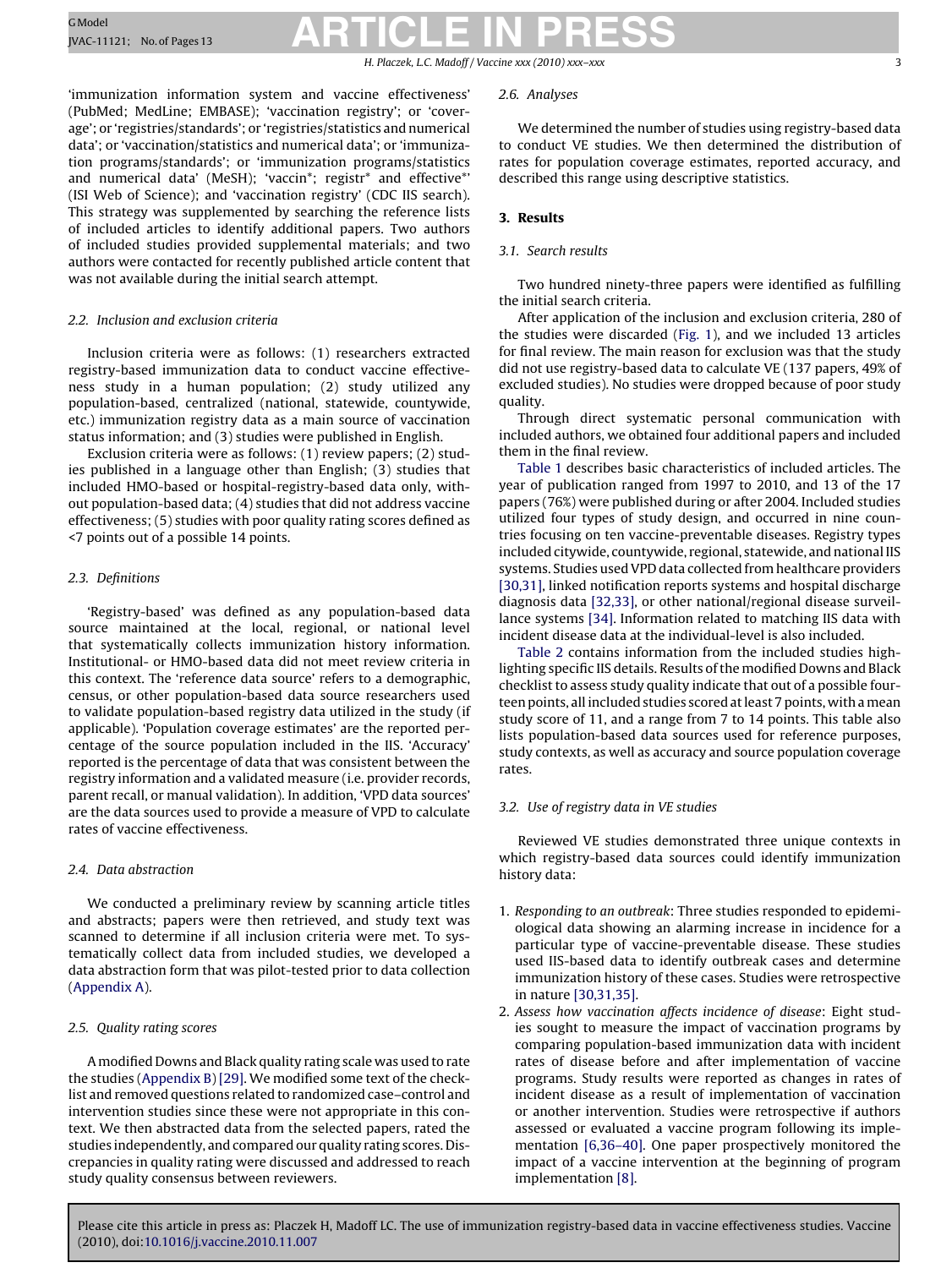<span id="page-4-0"></span>4 H. Placzek, L.C. Madoff / Vaccine *xxx (2010) xxx–xxx*



**Fig. 1.** Flow chart of included and excluded articles.

3. Estimate vaccine effectiveness for a specific vaccine using population-based data: Six studies monitored how effectively vaccines could prevent VPD. Of these, two studies matched cases with controls to conduct case–control evaluations of VE [\[41,42\].](#page-13-0) Three studies utilized a population-based data source to calculate risks of infection in vaccinated compared to unvaccinated groups, and expressed VE as an odds ratio (OR) [\[19,33,34\]. O](#page-12-0)ne paper conducted serological testing of possible influenza cases, and compared vaccination rates between laboratory-confirmed and -unconfirmed cases [\[12\]. I](#page-12-0)n these studies, authors calculated VE by comparing immunization history data with incident cases of disease.

#### 3.3. Accuracy in IISs

Only one of the 17 papers (6%) addressed accuracy of information contained in the IIS ([Table 2\).](#page-6-0) In this study, researchers found 65–77% accuracy of IIS data.

In this instance, Boom et al. assessed the effectiveness of pentavalent rotavirus vaccine (RV5). They also sought to validate immunization data from the Houston-Harris County Immunization Registry (HHCIR) against provider records to assess the utility of an IIS in evaluating VE. Results showed that registry data were the same as the provider record for 71% of patients. These authors also found that VE calculated using IIS data (VE for RV5 was 89% [CI]:70–96% and 85% [CI]:55–95%) was similar to estimates using a manually validated control group based on provider records (82% [CI]: 19–96%) [\[42\].](#page-13-0)

#### 3.4. Population coverage in IISs

While there are different methods of comparing or defining a base population, of the 17 papers included in this review, only three (18%) reported how many of the source population were included in the registry. Population coverage estimates encompassed a wide range of target population coverage estimates ranging from 25% to 90%.

For example, Fu et al. determined the effectiveness of the mumps vaccine against clinical mumps in outbreak cases. Cases were identified from physician-based surveillance data, and only cases whose information was found in the IIS were included in the study. Of the 1849 children in Guangzhou identified with mumps between Sept 1, 2004 and March 31, 2005, 1380 (74.6% of the total) were excluded because their records were not found in the system [\[35\].](#page-12-0)

#### **4. Discussion**

This review shows that registry-based data have been used to evaluate VE in a variety of settings, contexts, and populations. We have found studies that matched registry-based immunization history data and measures of incident disease to assess VE in population-based settings. In order for IISs to provide accurate calculations of VE, however, two major assumptions should be satisfied:

Assumption 1: Data contained in the IIS accurately report who has or has not received a vaccine. This assumes that all IIS information is correct, and requires validation of accuracy, or matching of information from a reference data source. In this review, some papers indicated a need for establishing more accurate data, but did not conduct data validation [\[36\]. A](#page-12-0)uthors also noted that their registry data source might have underestimated current coverage due to incomplete reporting of vaccination status which may cause an underestimation of VE [\[19\].](#page-12-0)

Assumption 2: Immunization data contained in the registry are representative of the general population. This assumes that the IIS in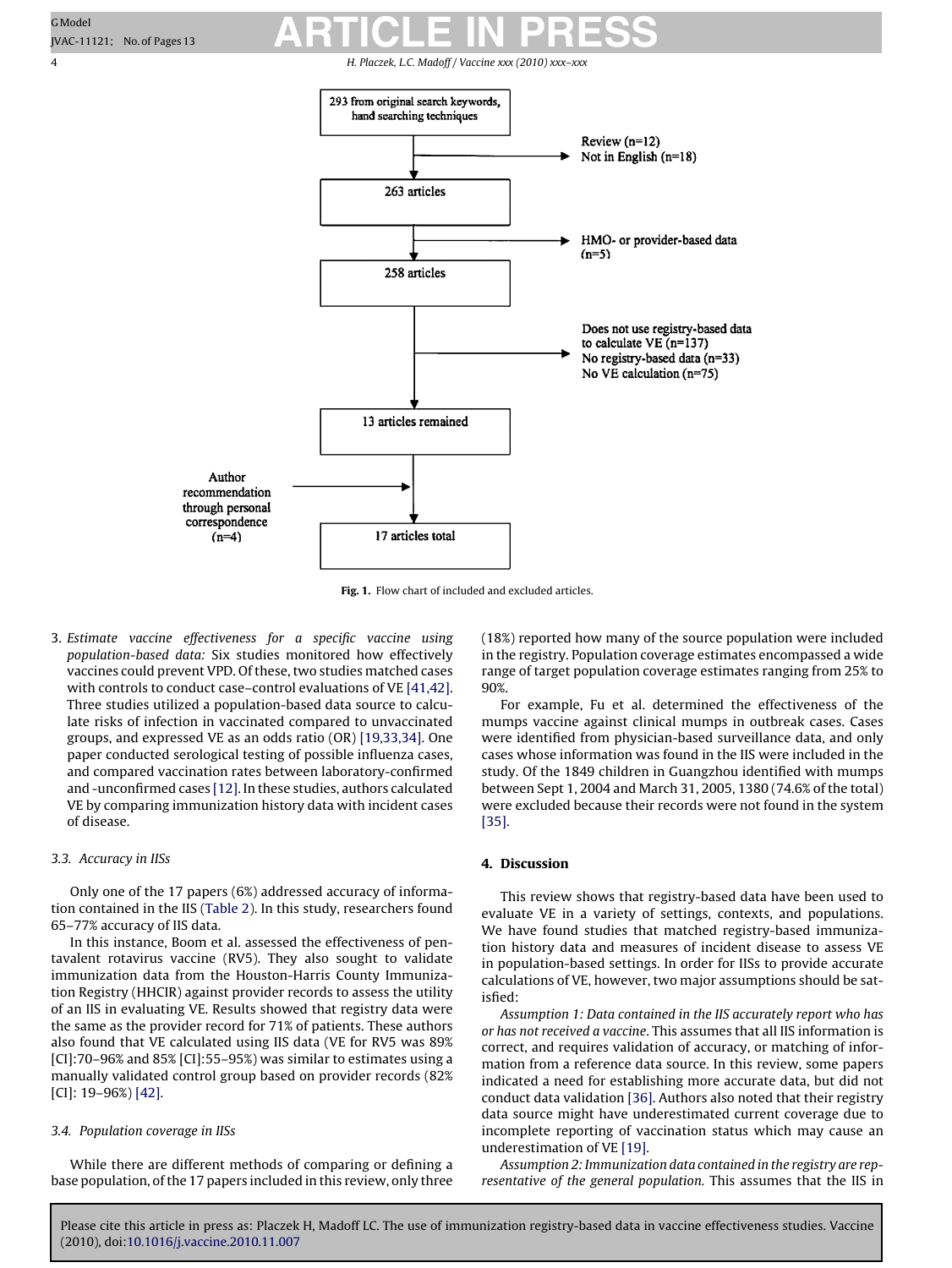$\mathbb{R}^2$ 

#### **Table 1**

<span id="page-5-0"></span>(2010), doi:

[10.1016/j.vaccine.2010.11.007](dx.doi.org/10.1016/j.vaccine.2010.11.007)

Basic characteristics of articles included in the review  $(n = 17)$ .

|    | First author  | Title                                                                                                                                                                                | Year | Study design            | Vaccine type                                 |         | Sample size Study setting                   | IIS type   | VPD data source                                                                    | IIS data matched to<br>individual-level <sup>a</sup> |
|----|---------------|--------------------------------------------------------------------------------------------------------------------------------------------------------------------------------------|------|-------------------------|----------------------------------------------|---------|---------------------------------------------|------------|------------------------------------------------------------------------------------|------------------------------------------------------|
|    | 1 Van Alphen  | Effect of nationwide vaccination of<br>3-month-old infants in the Netherlands with<br>conjugate Haemophilus influenzae type b<br>vaccine: high efficacy and lack of herd<br>immunity | 1997 | Case-control            | Haemophilus<br>influenzae type b             |         | 1.6 million Netherlands                     | National   | National Reference Lab for Yes<br><b>Bacterial Meningitis</b>                      |                                                      |
| 2  | Anonymous     | Measles outbreak - Netherlands, April<br>1999-January 2000                                                                                                                           | 2000 | Retrospective<br>cohort | Measles                                      | 2,907   | Netherlands                                 | National   | National routine<br>surveillance data                                              | Yes                                                  |
| 3  | Markey        | The effectiveness of Haemophilus influenzae<br>type b conjugate vaccines in a high risk<br>population measured using immunization<br>register data                                   | 2001 | Retrospective<br>cohort | Haemophilus<br>influenzae type b             | 119     | Australia                                   | National   | Regional Hospital<br>laboratory/Infection<br>Control data                          | N/A                                                  |
| 4  | Averhoff      | Control of hepatitis A through routine<br>vaccination of children                                                                                                                    | 2001 | Prospective cohort      | Inactivated<br>hepatitis A                   | 29,789  | US: Butte County,<br>CA                     | Countywide | Enhanced regional<br>surveillance                                                  | Yes                                                  |
| 5  | Torvaldsen    | Effectiveness of pertussis vaccination in New<br>South Wales, Australia 1996-1998                                                                                                    | 2003 | Retrospective<br>cohort | Pertussis                                    | 1,278   | South Wales,<br>Australia                   | National   | Notifiable Diseases<br>Database of the NSW DoH                                     | Yes                                                  |
| 6  | Hviid         | Impact of routine vaccination with a conjugate 2004<br>Haemophilus influenzae type b vaccine                                                                                         |      | Retrospective<br>cohort | Haemophilus<br>influenzae type b             | 758,988 | Denmark                                     | National   | National Hospital<br>Discharge Registry                                            | Yes                                                  |
| 7  | Hviid         | Impact of routine vaccination with a pertussis<br>toxoid vaccine in Denmark                                                                                                          | 2004 | Retrospective<br>cohort | Pertussis                                    | 541,525 | Denmark                                     | National   | National Hospital<br>Discharge Registry and<br>national reporting data             | Yes                                                  |
| 8  | Barricarte    | Effectiveness of the 7-valent pneumococcal<br>conjugate vaccine: a population-based<br>case-control study                                                                            | 2007 | Case-control            | 7-valent<br>pneumococcal<br>conjugate (PCV7) | 510     | Navarra, Spain                              | Regional   | Regional hospital<br>laboratory data                                               | Yes                                                  |
| 9  | Kelly         | A Prospective Study of the Effectiveness of the<br>New Zealand meningococcal B vaccine                                                                                               | 2007 | Prospective cohort      | Meningococcal B                              | 1,190   | New Zealand                                 | National   | National surveillance<br>(EpiSurv) combined with<br>lab data                       | Yes                                                  |
| 10 | Ortgvist      | Influenza vaccination and mortality:<br>prospective cohort study of the elderly in a<br>large geographical area                                                                      | 2007 | Prospective cohort      | Trivalent<br>split-virion<br>influenza       | 260,000 | Stockholm County,<br>Sweden                 | National   | Weekly surveillance,<br>Swedish Institute for<br><b>Infectious Disease Control</b> | Yes                                                  |
| 11 | Fu            | Matched case-control study of effectiveness of<br>live, attenuated S79 mumps virus vaccine<br>against clinical mumps                                                                 | 2008 | Case-control            | Live, attenuated<br>S79 mumps virus          | 938     | Guangzhou, China                            | Citywide   | Guangzhou Center for<br>Disease Control and<br>Prevention (Guangzhou<br>CDC)       | Yes                                                  |
| 12 | Anonymous     | Interim within-season estimate of the<br>effectiveness of trivalent inactivated influenza<br>vaccine-Marshfield, WI 2007-2008 influenza<br>season                                    | 2008 | Case-control            | Trivalent<br>inactivated<br>influenza        | 616     | US: Marshfield, WI                          | Regional   | Regional/statewide<br>laboratory data                                              | Yes                                                  |
| 13 |               | Adamkiewicz Effectiveness of the 7-valent pneumococcal<br>vaccine in children with sickle cell disease in<br>the first decade of life                                                | 2008 | Retrospective<br>cohort | 7-valent<br>pneumococcal<br>conjugate (PCV7) | 1,247   | US: Metro Atlanta,<br>GA                    | Regional   | Pop-based surveillance<br>from Georgia Emerging<br>Infections Program (EIP)        | Yes                                                  |
| 14 | <b>Bialek</b> | Impact of routine hepatitis B immunization on<br>the prevalence of Chronic hepatitis B virus<br>infection in the Marshall Islands and the<br>Federated States of Micronesia          | 2009 | Retrospective<br>cohort | Hepatitis B                                  | 1,171   | Micronesia                                  | National   | Laboratory confirmation<br>from serosurvey samples                                 | N/A                                                  |
|    | 15 Fu         | Evaluation of live attenuated S79 mumps<br>vaccine effectiveness in mumps outbreaks: a<br>matched case-control study                                                                 | 2009 | Case-control            | Live, attenuated<br>S79 mumps virus          | 388     | Guangzhou, China                            | Citywide   | Guangzhou Center for<br>Disease Control and<br>Prevention (Guangzhou<br>CDC)       | Yes                                                  |
| 16 | Galloway      | Use of an observational cohort study to<br>estimate the effectiveness of the New Zealand<br>group B meningococcal vaccine in children                                                | 2009 | Retrospective<br>cohort | Meningococcal B                              | 258,421 | New Zealand                                 | National   | Surveillance data from<br>Institute of Environmental<br>Science & Research         | Yes                                                  |
| 17 | Boom          | Effectiveness of pentavalent rotavirus vaccine<br>in a large urban population in the United States                                                                                   | 2010 | Cross-sectional         | Pentavalent<br>rotavirus (RV5)               | 285     | US: Houston-Harris Countywide<br>County, TX |            | Surveillance data, Texas<br>Children's Hospital                                    | Yes                                                  |

<sup>a</sup> 'N/A' indicates VPD data not matched to individual-level IIS data.

Please cite this article in press as: Placzek H, Madoff LC. The use of immunization registry-based data in vaccine effectiveness studies. Vaccine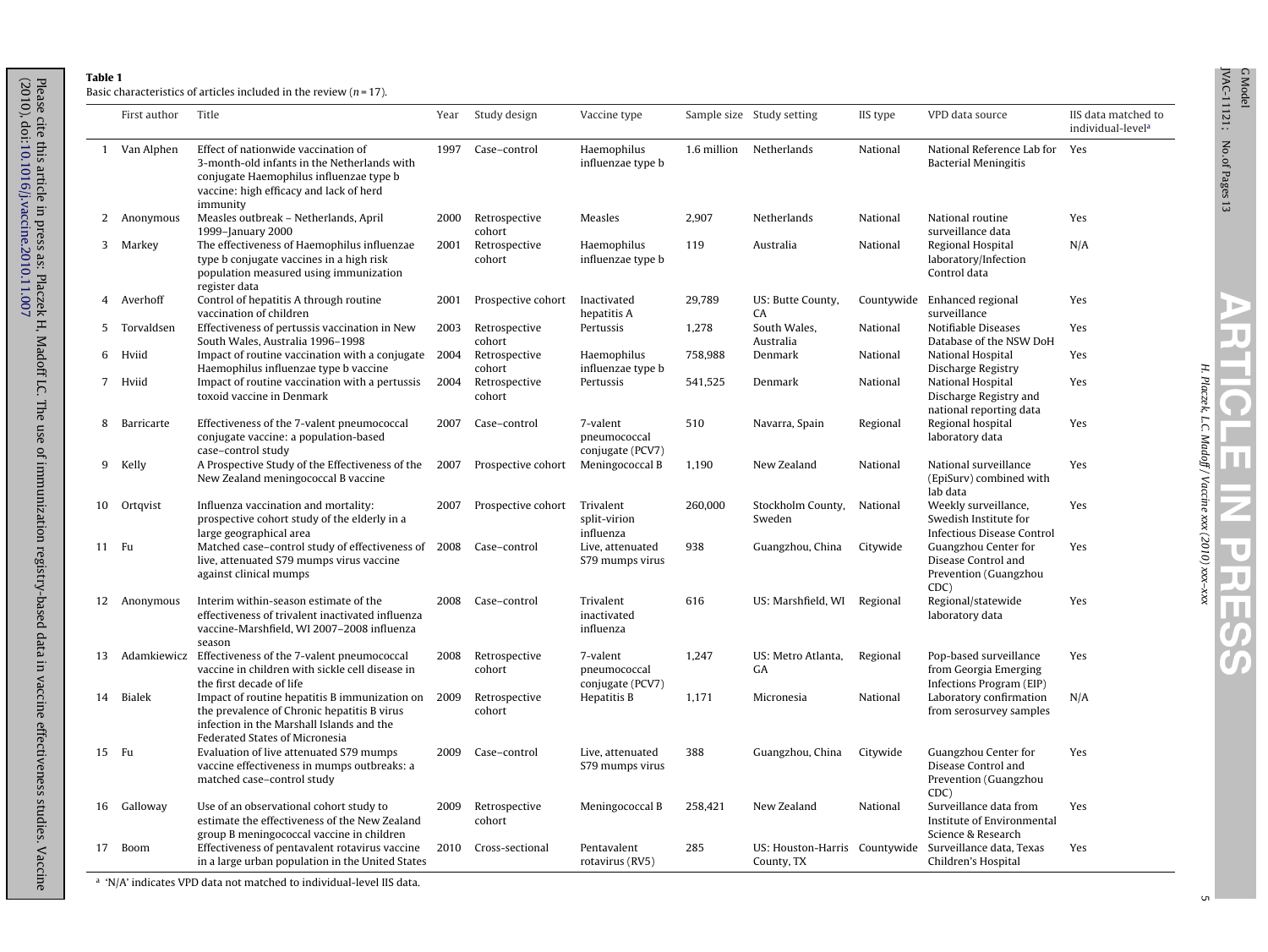### <span id="page-6-0"></span>GModel GModel Reserves ARTICLE IN PRESS 6 H. Placzek, L.C. Madoff / Vaccine *xxx (2010) xxx–xxx*

Key IIS components and study characteristics.

|                | First author  | Year | Quality rating | Study context                   | Accuracy<br>reported <sup>a</sup> | Reference<br>population-based<br>data source                      | Source population<br>coverageb |
|----------------|---------------|------|----------------|---------------------------------|-----------------------------------|-------------------------------------------------------------------|--------------------------------|
| $\mathbf{1}$   | Van Alphen    | 1997 | 10             | Monitor incidence<br>of disease | N/A                               | Central Bureau of<br><b>Statistics</b>                            | N/A                            |
| 2              | Anonymous     | 2000 | $\overline{7}$ | Responding to an<br>outbreak    | N/A                               | N/A                                                               | N/A                            |
| 3              | Markey        | 2001 | 13             | Monitor incidence<br>of disease | N/A                               | Australian Bureau<br>of Statistics                                | 90%                            |
| 4              | Averhoff      | 2001 | 12             | Monitor incidence<br>of disease | N/A                               | State of CA, Dept. of<br>Finance,<br>Demographic<br>Research Unit | N/A                            |
| 5              | Torvaldsen    | 2003 | 14             | <b>VE</b>                       | N/A                               | N/A                                                               | N/A                            |
| 6              | Hviid         | 2004 | 12             | Monitor incidence<br>of disease | N/A                               | Central<br>Registration<br>System                                 | N/A                            |
| $\overline{7}$ | Hviid         | 2004 | 14             | Monitor incidence<br>of disease | N/A                               | Danish Civil<br>Registration<br>System                            | N/A                            |
| 8              | Barricarte    | 2007 | 11             | <b>VE</b>                       | N/A                               | N/A                                                               | N/A                            |
| 9              | Kelly         | 2007 | 13             | Monitor incidence<br>of disease | N/A                               | <b>Statistics New</b><br>Zealand                                  | N/A                            |
| 10             | Ortqvist      | 2007 | 13             | <b>VE</b>                       | N/A                               | Stockholm County<br><b>Population Register</b>                    | N/A                            |
| 11             | Fu            | 2008 | 11             | Responding to an<br>outbreak    | N/A                               | N/A                                                               | 25.4%                          |
| 12             | Anonymous     | 2008 | 9              | <b>VE</b>                       | N/A                               | N/A                                                               | N/A                            |
| 13             | Adamkiewicz   | 2008 | 10             | Monitor incidence<br>of disease | N/A                               | National<br>Immunization<br>Survey                                | N/A                            |
| 14             | <b>Bialek</b> | 2009 | $\overline{7}$ | Monitor incidence<br>of disease | N/A                               | N/A                                                               | N/A                            |
| 15             | Fu            | 2009 | 11             | Responding to an<br>outbreak    | N/A                               | N/A                                                               | N/A                            |
| 16             | Galloway      | 2009 | 12             | <b>VE</b>                       | N/A                               | <b>Statistics New</b><br>Zealand                                  | N/A                            |
| 17             | Boom          | 2010 | 13             | VE                              | 71%                               | N/A                                                               | 44%                            |

<sup>a</sup> 'N/A' indicates no reported measure of accuracy in study results.

<sup>b</sup> 'N/A' indicates no reported measure of source population coverage in study results.

question is representative of the entire denominator of the source population, and requires validation by comparing IIS data to census results or other population-based data sources.

In countries that have linked census, healthcare utilization, and health outcome data, confirming population coverage is more manageable, for example, by using a unique identification number to link all national registries [\[33,38\].](#page-12-0) However, in countries without integrated national registries, there are no centralized linked statistical bureaus with demographic, healthcare, and utilization data. Without linkage capabilities, it can be challenging to conduct large population-based VE studies. Reference population data used in U.S. studies included National Immunization Survey data [\[8\],](#page-12-0) or census data from the State of California [\[6\]. T](#page-12-0)hese data sources can be limited by low participation rates and selection bias, and may not provide individual-level information.

Individual-level IIS data provide the level of detail required to conduct rigorous VE studies [\[43\], a](#page-13-0)nd most population-based VE studies included in this review provide VPD incidence data linked to individual-level immunization data. However, some authors noted that, because of poor quality registry data, precise rates of vaccine coverage could not be determined [\[6,36\],](#page-12-0) and two studies calculate VE based on aggregate coverage and/or disease levels. In one paper, authors indicated that poor quality IIS data could not be used to calculate immunization history, therefore mean vaccine coverage statistics were used to determine the denominators for VE calculations, rather than using IIS data directly [\[36\].](#page-12-0) Another study used IIS data to generate vaccination rates for the popula-

tion, but applied these rates to mean disease levels to conclude that implementation of vaccination had decreased incidence of disease [\[37\].](#page-12-0)

#### 4.1. Conclusions

This is the first systematic review that has assessed the use of registry-based data in vaccine effectiveness studies. This review has shown that central immunization registries can be useful tools for evaluating the impact of immunization programs by measuring VE as a response and preventive measure in a variety of populations, study contexts, and diseases. It also demonstrates the potential utility of an immunization registry to conduct future VE studies and highlights future potential applications of registry-based data.

However, this review found that the quality of information may vary between registries, and much work remains to be done validating the accuracy and precision of immunization registry information. Standards and regulations do exist on issues surrounding costs, access and provider matters, validation methods, technical design considerations, and legal environment [\[12\].](#page-12-0) It is also true that other literature has addressed accuracy and generalizability of registry-based data [\[20,44,45\], w](#page-12-0)hich indicates that validation methods for registry-based data have been developed and tested. In this review, only one study assessed accuracy of IIS data, and three papers assessed source population coverage rates. Because of the limited information available, IIS data quality, inherent bias, and population coverage can be difficult to assess, and

**Table 2**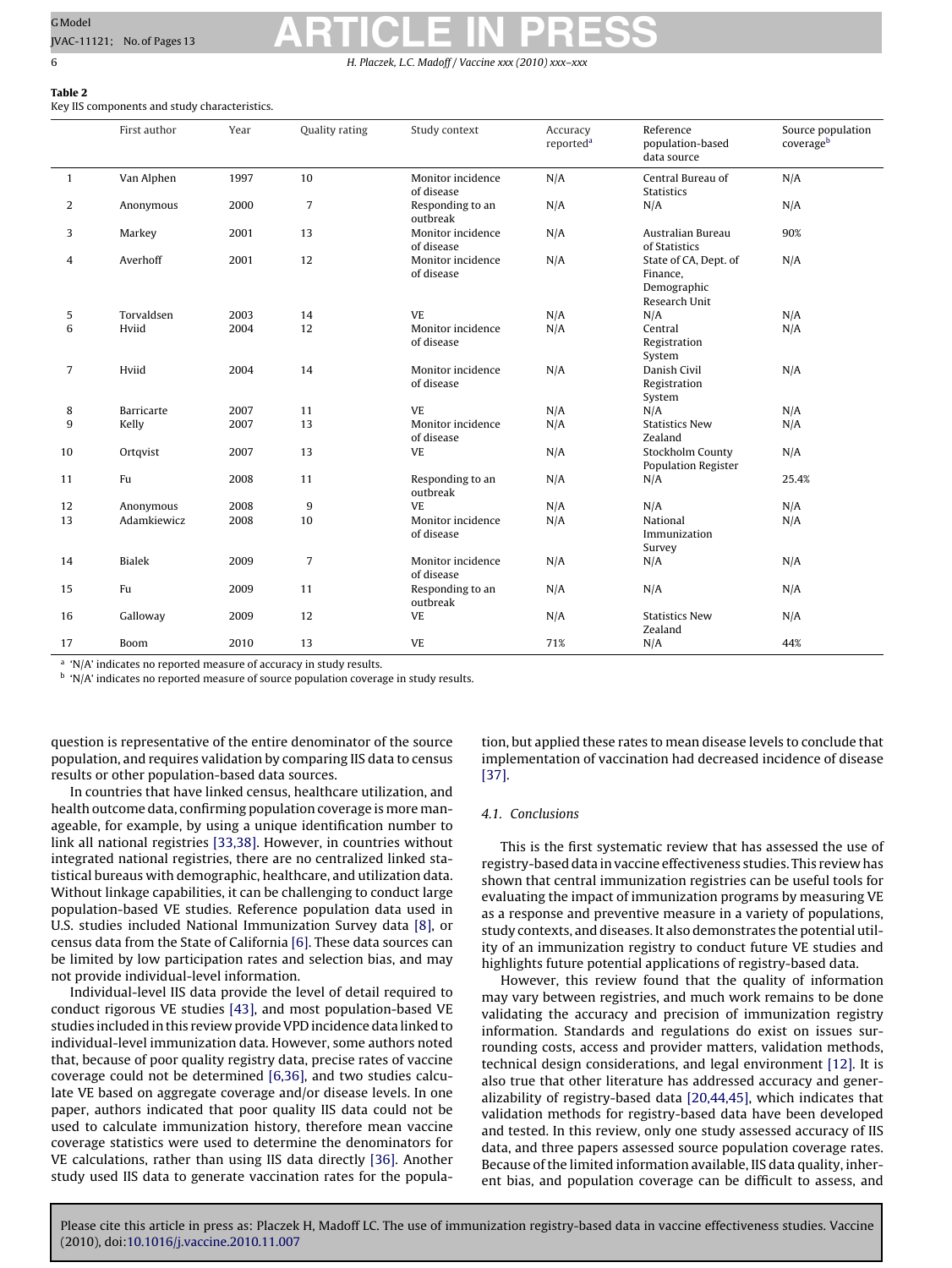H. Placzek, L.C. Madoff / Vaccine *xxx (2010) xxx–xxx* 7

drawing conclusions about the impact of validation techniques is difficult.

Studies also defined the base population differently, or had limited access to the base population information due to technological or financial limitations. Thus, even if consistent validation methods have been defined and tested elsewhere, technological or financial limitations can be considerable, and researchers may not have the resources to apply consistent validation measures in their studies.

In addition, reliable estimates of VE depend on accurate measures of disease incidence data, and require validated methods to match disease and immunization history data at the individual-level. This review did not assess the quality of incident disease data, but this should be addressed in future work.

Finally, improvements in the quality of individual-level immunization history data would strengthen VE studies using IISs by providing more precise information about who has or has not received a particular vaccine during a specified time period. These data could allow researchers to understand responses to current vaccines and better prepare for future pandemics. Higher quality individual-level data could also help us monitor the impact of the change of vaccines as well as shifts in VE attributable to other factors such as shifts in prevalent strains of pathogens, or herd immunity in the general population. Responding to today's changing and emerging vaccine-preventable diseases, more attention must be paid to the development of registry-based data sources to conduct population-based vaccine effectiveness studies.

#### **Acknowledgments**

We would like to acknowledge the following individuals: Stephanie Schauer, Diana Bartlett, Laura Pabst, Karen Cullen, and Holly Groom (U.S. CDC IIS Branch); Anne McNicholas (New Zealand Ministry of Health); Leila Sahni (Texas Children's Hospital); Susan Lett (Massachusetts Department of Public Health); Bill Adams (Boston Medical Center).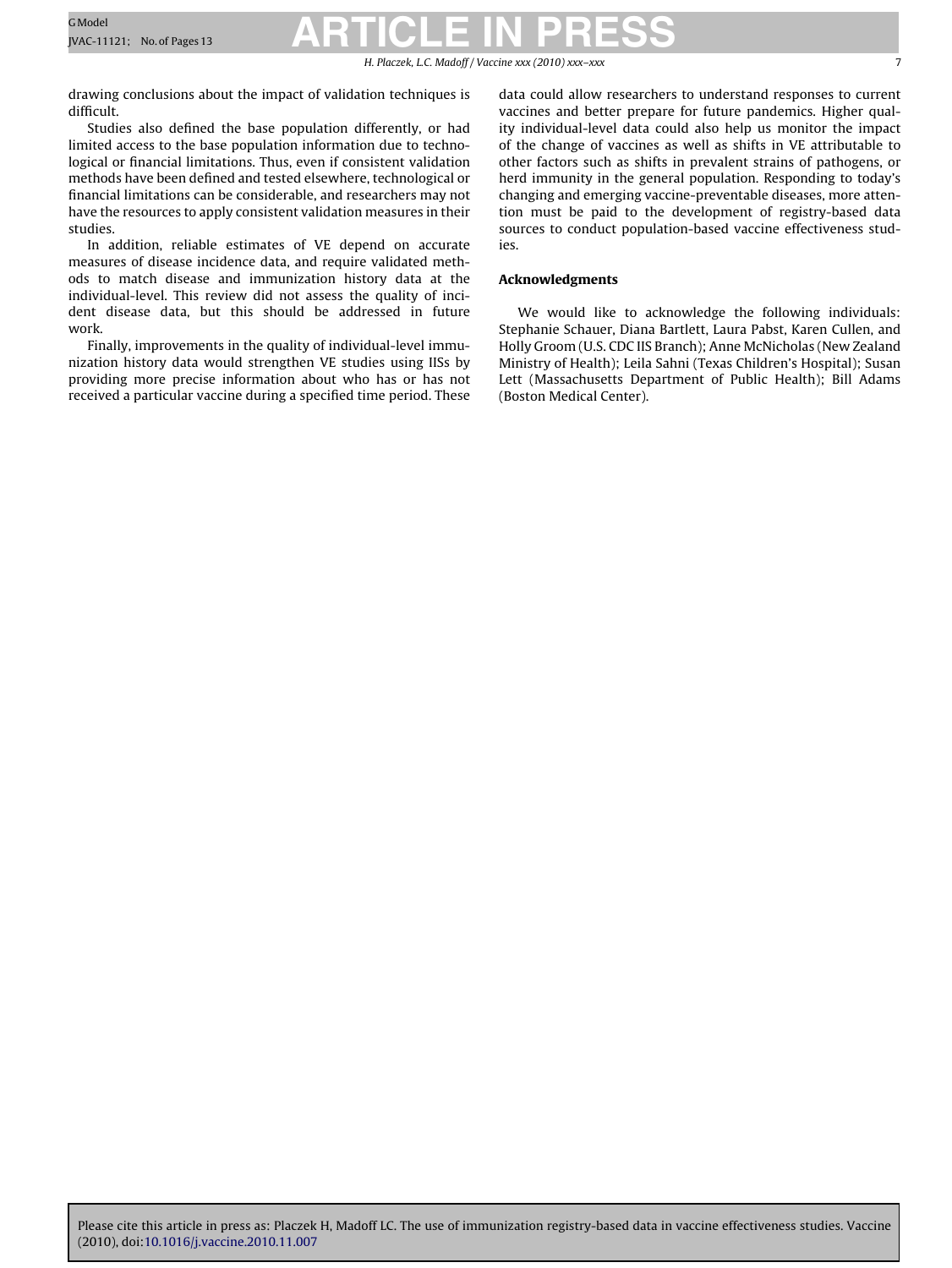<span id="page-8-0"></span>8 H. Placzek, L.C. Madoff / Vaccine *xxx (2010) xxx–xxx*

#### **Appendix A. Abstraction form for a systematic review: immunization registry data as a method of surveillance in a pediatric population**

Number of the study: Study title: First author of the study: Year of publication:

#### **1. Inclusion and Exclusion Criteria:**

Is the study being included?

- 1. Yes
- 2. No

**2. Reason(s) for inclusion/exclusion (check the following items that apply from the inclusion** 

### **and exclusion criteria): Inclusion Criteria:**

- 1. Focus of the study is vaccine effectiveness in a specified population
- 2. Study utilizes any population-based, centralized (statewide or citywide) immunization registry data as a main source of vaccination status information
- 3. Studies were published in English.

### **3. Exclusion criteria:**

- 1. Review papers
- 2. Study does not include population-based registry-based data.
- 3. Study does not focus on vaccine effectiveness.
- 4. Studies published in language other than English
- 5. Studies have poor quality rating score

Reference:

Study type:

- a. Clinical trial
- b. Observational study
- c. Cohort: prospective or retrospective
- d. Case−control
- e. Cross-sectional
- f. Survey
- g. Other

#### **4. Background/study aims:**

### **5. Study objectives:**

- **6. Study population:** 
	- a. Inclusion criteria: b. Exclusion criteria:
	- c. Sample size: Total: Male: Female:
	- d. Mean age  $\pm$  SD or CI:
	- e. Age groups:
	- f. Gender distribution: Male(%): Female(%):  $\alpha$ . Control or comparison groups, if applicable: Yes
	- g. Control or comparison groups, if applicable: Yes No
	- h. SES Information available:
	- i. Race/ethnicity information
	- j. Other immunization/anti-viral hx information:

#### **7. Study setting:**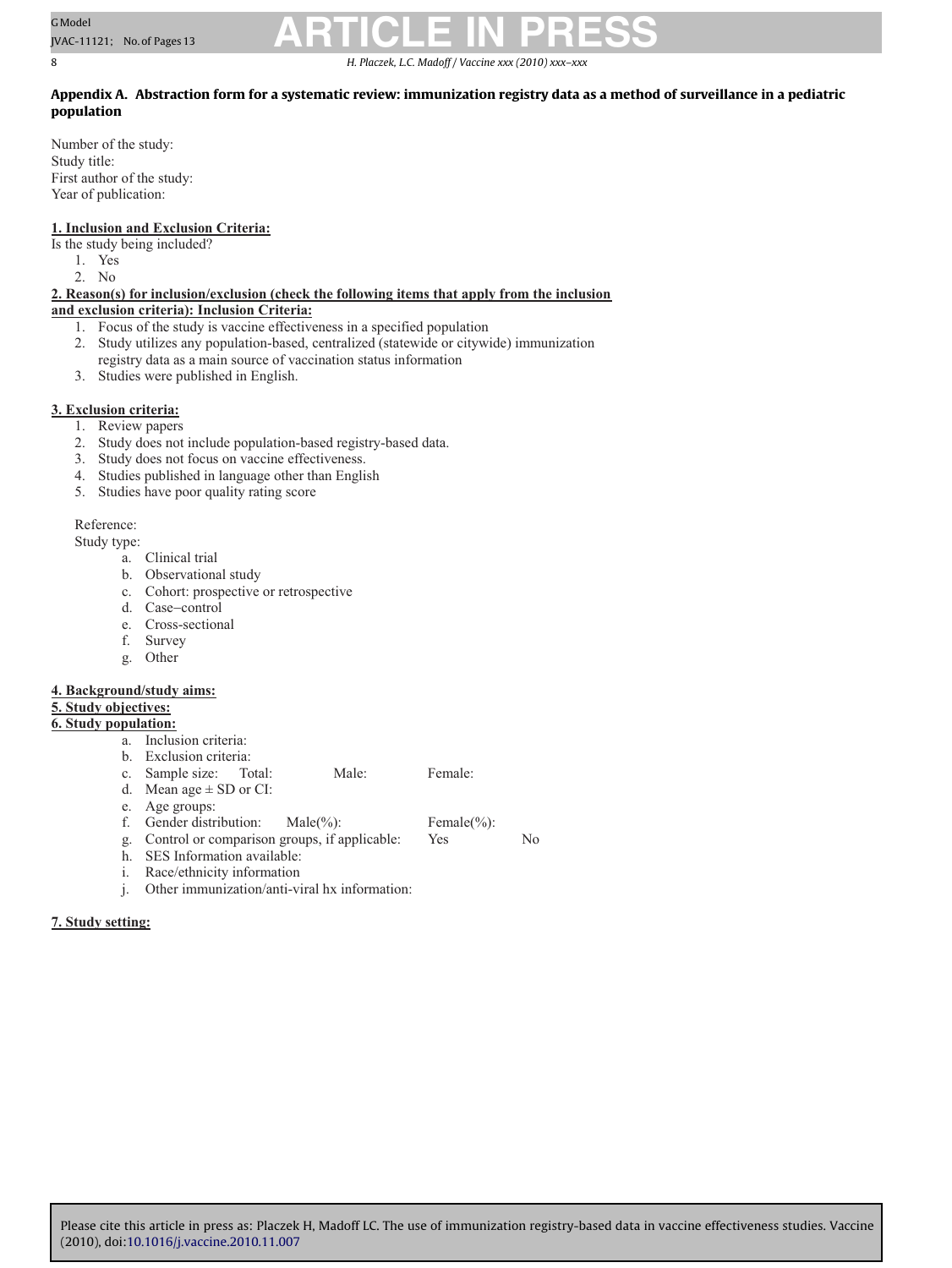H. Placzek, L.C. Madoff / Vaccine *xxx (2010) xxx–xxx* 9

Study location: - Urban - Rural - Mixed

#### **8. Assessment of exposure:**

- Registry (is self-report included?) How is immunization status determined?

- Method of validation?

#### **9. Assessment of outcome:**

How was timing of disease season determined? How is VE calculated/defined? How is VE measured?

#### **10. Study time period:**

#### **11. IIS Specifics:**

- What is specific role of IIS in this study?
- What type of data is contained in the immunization information system (IIS)?
- Is there an indication of accuracy?
- How is the registry system organized and maintained? Who funds this system?
- Was a reference data source used to assess the source population coverage?
- Is this a cross-sectional estimate, or conducted over a period of time?
	- ο Is there a method of tracking immunization rates in order to compare annual rates?
- How is the registry tied into public health efforts?
- Other?
	- ο Is there evidence of increased immunization/utilization among target populations?
	- ο Address size of target and enrolled populations: high-risk groups, SES, raceethnicity

#### **12. Results:**

Is a change in disease incidence reported? Are figures reported for VE? If so, list them here:

#### **13. Study design characteristics:**

- Types of bias addressed:
	- Selection
	- Detection
	- Report
	- **Attrition**
	- **Other**

#### Residual confounding addressed?

Confounders:

- a. Adjusted for potential confounders:
	- i. Yes
	- ii. No
- b. List of confounders:

#### **14. Appropriate statistical analysis? 15. Limitations: 16. Main findings:**

#### **17. Other notes:**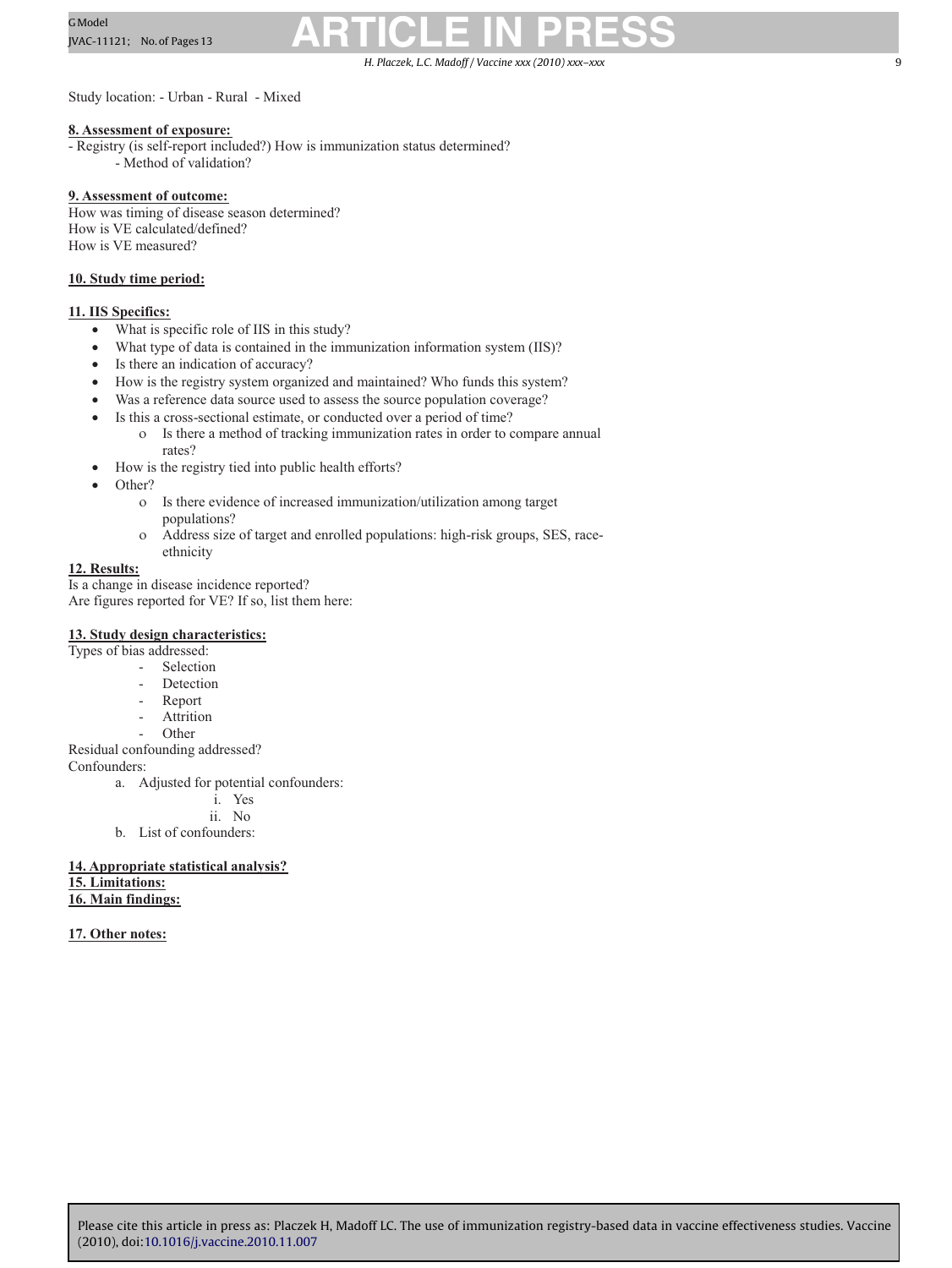<span id="page-10-0"></span>10 H. Placzek, L.C. Madoff / Vaccine *xxx (2010) xxx–xxx*

#### **Appendix B. MODIFIED Downs and Black checklist**

### *Reporting*

*Total:* 

*1. Is the hypothesis/aim/objective of the study clearly described?*



*2. Are the main outcomes to be measured clearly described in the Introduction or Methods section?*

If the main outcomes are first mentioned in the Results section, the question should be answered no.

3. *Are the characteristics of the patients included in the study clearly described?* In cohort studies and trials, inclusion and/or exclusion criteria should be given. In case-control studies, a case-definition and the source for controls should be given.

| $\sim$ |  |
|--------|--|
| 1 I U  |  |

4. *Are the interventions of interest clearly described?* Treatments and placebo (where relevant) that are to be compared should be clearly described.

| ∽       |  |
|---------|--|
| ۰.<br>÷ |  |

5. *Are the distributions of principal confounders in each group of subjects to be compared clearly described?* A list of principal confounders is provided.

| Yes       |  |
|-----------|--|
| Partially |  |
| No        |  |

6. *Are the main findings of the study clearly described?* Simple outcome data (including denominators and numerators) should be reported for all major findings so that the reader can check the major analyses and conclusions (This question does not cover statistical tests which are considered below).

| les. |  |
|------|--|
| NΟ   |  |

7. *Does the study provide estimates of the random variability in the data for the main outcomes?* In non normally distributed data the inter-quartile range of results should be reported. In normally distributed data the standard error, standard deviation or confidence intervals should be reported. If the distribution of the data is not described, it must be

 $Yes$  1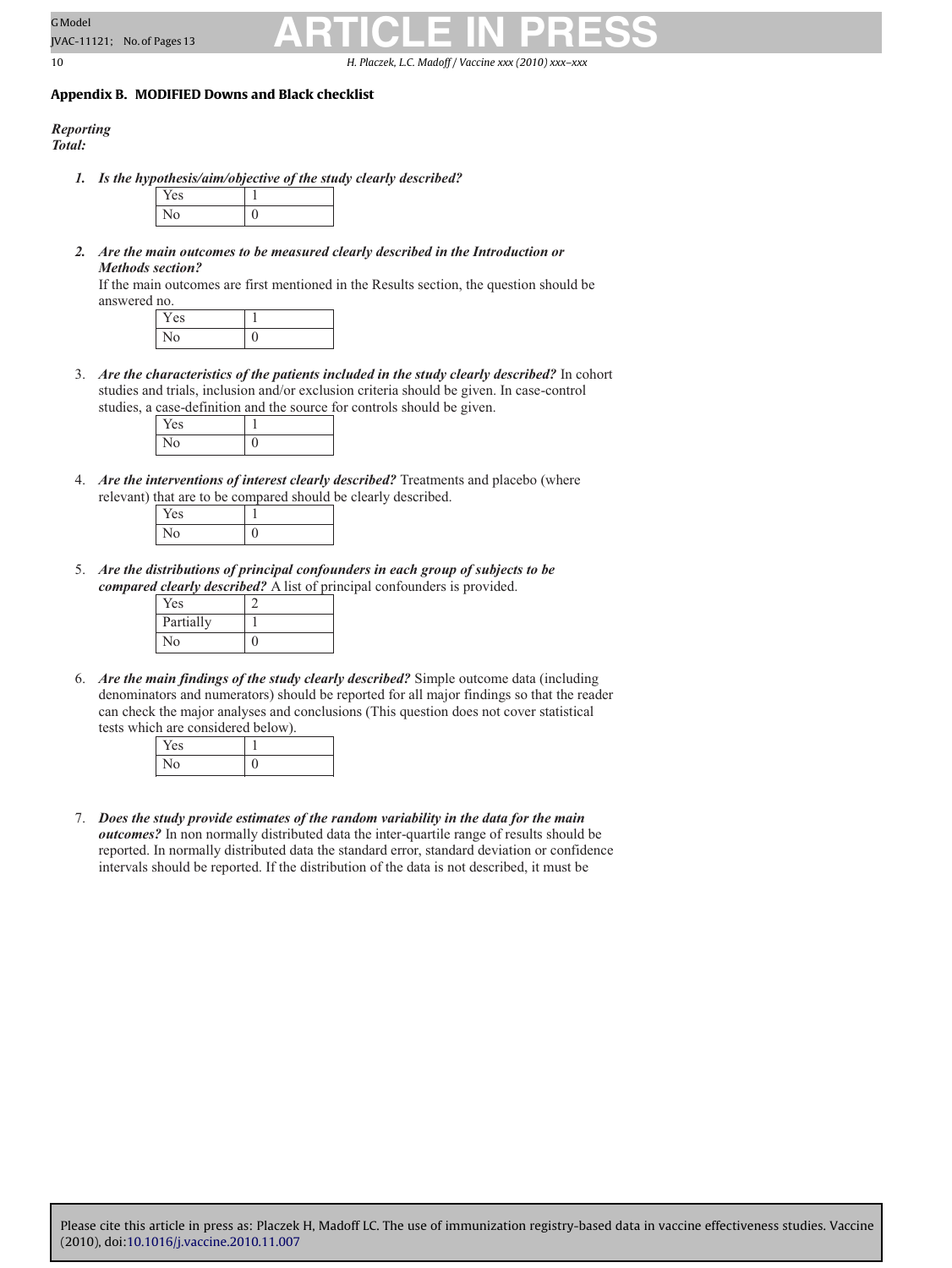H. Placzek, L.C. Madoff / Vaccine *xxx* (2010) xxx–xxx 11

assumed that the estimates used were appropriate and the question should be answered yes.

| . |  |
|---|--|
|   |  |

*8. Have actual probability values been reported (e.g. 0.035 instead of 0.05) for the main outcomes except where the probability value is less than 0.001?*

#### *External validity*

All the following criteria attempt to address the representativeness of the findings of the study and whether they may be generalized to the population from which the study subjects were derived.

9. *Were the subjects asked to participate in the study representative of the entire population from which they were recruited?* The study must identify the source population for patients and describe how the patients were selected. Patients would be representative if they comprised the entire source population, an unselected sample of consecutive patients, or a random sample. Random sampling is only feasible where a list of all members of the relevant population exists. Where a study does not report the proportion of the source population from which the patients are derived, the question should be answered as unable to determine.

| Yes                 |  |
|---------------------|--|
| Nο                  |  |
| Unable to determine |  |

10. *Were the staff, places, and facilities where the patients were treated, representative of the treatment of the majority of patients receive?* If yes, the study should demonstrate that the intervention was representative of that in use in the source population. The answer should be no if the intervention was undertaken in a specialist center unrepresentative of the hospitals most of the source population would attend.

| Yes                 |  |
|---------------------|--|
| √ი                  |  |
| Unable to determine |  |

#### *Internal validity – bias*

11. *Were the statistical tests used to assess the main outcomes appropriate?* The statistical techniques used must be appropriate to the data. For example nonparametric methods should be used for small sample sizes. Where little statistical analysis has been undertaken but where there is no evidence of bias, the question should be answered yes. If the distribution of the data (normal or not) is not described it must be assumed that the estimates used were appropriate and the question should be answered yes.

| Yes                 |  |
|---------------------|--|
| ง∩                  |  |
| Unable to determine |  |

12. *Were the main outcome measures used accurate (valid and reliable)?* For studies where the outcome measures are clearly described, the question should be answered yes. For studies which refer to other work or that demonstrate the outcome measures are accurate,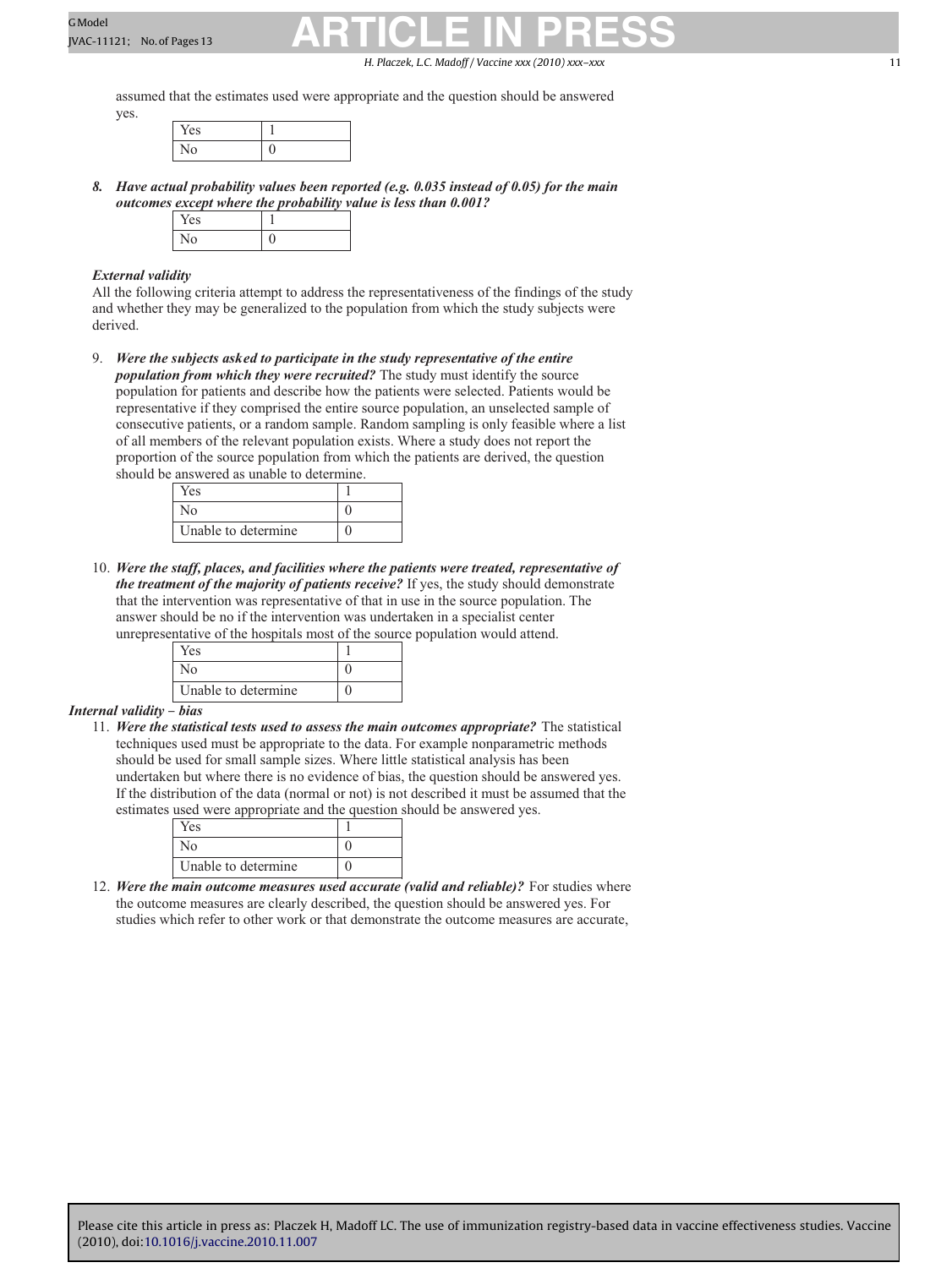12 H. Placzek, L.C. Madoff / Vaccine *xxx (2010) xxx–xxx*

the question should be answered as yes.

| Y es                |  |
|---------------------|--|
|                     |  |
| Unable to determine |  |

13. *Was there adequate adjustment for confounding in the analyses from which the main findings were drawn?* This question should be answered no for trials if: the main conclusions of the study were based on analyses of treatment rather than intention to treat; the distribution of known confounders in the different treatment groups was not described; or the distribution of known confounders differed between the treatment groups but was not taken into account in the analyses. In nonrandomized studies if the effect of the main confounders was not investigated or confounding was demonstrated but no adjustment was made in the final analyses the question should be answered as no.

| Yes                 |  |
|---------------------|--|
| No                  |  |
| Unable to determine |  |
|                     |  |

#### **References**

- [1] Roush S, Murphy T. Historical comparisons of morbidity and mortality for vaccine-preventable diseases in the United States. JAMA 2007;298(18):2155–63.
- [2] Zhou F, Santoli J, Messonnier M, Yusuf H, Shefer A, Chu S, et al. Economic evaluation of the 7-vaccine routine childhood immunization schedule in the United States, 2001. Arch Pediatr Adolesc Med 2005;159(12):1136–
- 44. [3] Weinberg G, Szilagyi P. Vaccine epidemiology: efficacy, effectiveness, and the translational research roadmap. J Infect Dis 2010;201(11):1607–10.
- [4] Ruiz-Palacios G, Prez-Schael I, Velzquez FR, Abate H, Breuer T, Clemens S, et al. Safety and efficacy of an attenuated vaccine against severe rotavirus gastroenteritis. N Engl J Med 2006;354(1):11–22.
- [5] Broome CV, Facklam RR, Fraser DW. Pneumococcal disease after pneumococcal vaccination: an alternative method to estimate the efficacy of pneumococcal vaccine. N Engl J Med 1980;303(10):549-52.
- [6] Averhoff F, Shapiro CN, Bell BP, Hyams I, Burd L, Deladisma A, et al. Control of hepatitis A through routine vaccination of children. JAMA 2001;286(23): 2968.
- [7] Orenstein WA, Bernier RH, Hinman AR. Assessing vaccine efficacy in the field. Further observations. Epidemiol Rev 1988;10:212.
- [8] Adamkiewicz T, Silk B, Howgate J, Baughman W, Strayhorn G, Sullivan K, et al. Effectiveness of the 7-valent pneumococcal conjugate vaccine in children with sickle cell disease in the first decade of life. Pediatrics 2008;121(3):562.
- [9] Rodewald L, Maes E, Stevenson J, Lyons B, Stokley S, Szilagyi P. Immunization performance measurement in a changing immunization environment. Pediatrics 1999;103(4):889.
- [10] Development of community- and state-based immunization registries. CDC response to a report from the national vaccine advisory committee. Morb Mortal Wkly Rep Recomm Rep 2001;50(RR-17):1.
- [11] Linkins R, Salmon D, Omer S, Pan W, Stokley S, Halsey N. Support for immunization registries among parents of vaccinated and unvaccinated school-aged children: a case control study. BMC Public Health 2006;6:236.
- [12] Immunization information systems progress United States, 2006. MMWR-Morb Mortal Wkly Rep 2008;57(11):289.
- [13] Stille C, Christison-Lagay J. Determining immunization rates for inner-city infants: statewide registry data vs medical record review. Am J Public Health 2000;90(October (10)):1613–5.
- [14] Kempe A, Beaty BL, Steiner JF, Pearson KA, Lowery NE, Daley MF, et al. The regional immunization registry as a public health tool for improving clinical practice and guiding immunization delivery policy. Am J Public Health 2004;94(June (6)):967–72.
- [15] Zimmerman L, Bartlett D, Enger K, Gosney K, Williams W. Influenza vaccination coverage: findings from immunization information systems. BMC Pediatr 2007;7:28.
- [16] Piedra P, Gaglani M, Kozinetz C, Herschler G, Fewlass C, Harvey D, et al. Trivalent live attenuated intranasal influenza vaccine administered during the 2003–2004 influenza type A (H3N2) outbreak provided immediate, direct, and indirect protection in children. Pediatrics 2007;120(3):e553.
- [17] Allison M, Daley M, Crane L, Barrow J, Beaty B, Allred N, et al. Influenza vaccine effectiveness in healthy 6- to 21-month-old children during the 2003–2004 season. J Pediatr 2006;149(6):755.
- [18] Tate J, Curns A, Cortese M, Weintraub E, Hambidge S, Zangwill K, et al. Burden of acute gastroenteritis hospitalizations and emergency department visits in US children that is potentially preventable by rotavirus vaccination: a probe study using the now-withdrawn rotashield vaccine. Pediatrics 2009;123(3): 744.
- [19] Torvaldsen S, Simpson J, McIntyre P. Effectiveness of pertussis vaccination in New South Wales, Australia, 1996–1998. Eur J Epidemiol 2003;18(1):63.
- [20] Mahon B, Shea K, Dougherty N, Loughlin A. Implications for registry-based vaccine effectiveness studies from an evaluation of an immunization registry: a cross-sectional study. BMC Public Health 2008;8:160.
- [21] Wood, Saarlas, Inkelas, Matyas. Immunization registries in the United States: implications for the practice of public health in a changing health care system. Annu Rev Public Health 1999;20:231.
- [22] Blumenthal D, Tavenner M. The "meaningful use" regulation for electronic health records. N Engl J Med 2010;363(6):501–4.
- [23] Klein K. So much to do, so little time. To accomplish the mandatory initiatives of ARRA, healthcare organizations will require significant and thoughtful planning, prioritization and execution. J Healthc Inf Manage 2010;24(1):31.
- Saarlas K, Hinman A, Ross D, Watson W, Wild E, Hastings T, et al. All kids count 1991–2004: developing information systems to improve child health and the delivery of immunizations and preventive services. J Public Health Manage Pract 2004;(Suppl.):S3.
- [25] Groom H. Immunization information systems: an update. In: Presented at: National immunization conference. 2009.
- [26] Allison M, Daley M, Barrow J, Crane L, Beaty B, Allred N, et al. High influenza vaccination coverage in children with high-risk conditions during a vaccine shortage. Arch Pediatr Adolesc Med 2009;163(5):426.
- [27] Irving S, Donahue J, Shay D, Ellis-Coyle T, Belongia E. Evaluation of self-reported and registry-based influenza vaccination status in a Wisconsin cohort. Vaccine 2009;27(47):6546.
- [28] Greene S, Shi P, Dutta-Linn MM, Shoup J, Hinrichsen V, Ray P, et al. Accuracy of data on influenza vaccination status at four Vaccine Safety Datalink sites. Am J Prev Med 2009;37(6):552.
- [29] Downs SH, Black N. The feasibility of creating a checklist for the assessment of the methodological quality both of randomised and non-randomised studies of health care interventions. J Epidemiol Community Health 1998;52(6):377.
- [30] From the Centers for Disease Control and Prevention. Measles outbreak Netherlands, April 1999–January 2000. JAMA 2000;283(18):2385.
- [31] Fu C, Nie J, Liang J, Wang M. Evaluation of live attenuated S79 mumps vaccine effectiveness in mumps outbreaks: a matched case–control study. Chin Med J 2009;122(3):307.
- [32] Hviid A, Stellfeld M, Andersen P, Wohlfahrt J, Melbye M. Impact of routine vaccination with a pertussis toxoid vaccine in Denmark. Vaccine 2004;22(27–28):3530.
- [33] Ortqvist A, Granath F, Askling J, Hedlund J. Influenza vaccination and mortality: prospective cohort study of the elderly in a large geographical area. Eur Respir J 2007;30(3):414.
- [34] Galloway Y, Stehr-Green P, McNicholas A, O'Hallahan J. Use of an observational cohort study to estimate the effectiveness of the New Zealand group B meningococcal vaccine in children aged under 5 years. In J Epidemiol 2009;38(2): 413.
- [35] Fu C, Liang J, Wang M. Matched case-control study of effectiveness of live, attenuated S79 mumps virus vaccine against clinical mumps. Clin Vacc Immunol 2008;15(9):1425.
- [36] Markey P, Krause V, Boslego JW, Coplan PM, Dargan JM, Kaplan KM. The effectiveness of haemophilus influenzae type b conjugate vaccines in a highrisk population measured using immunization register data. Epidemiol Infect 2001;126(1):31.
- [37] Bialek SR, Helgenberger L, Fischer GE, Bower WA, Konelios M, Chaine JP, et al. Impact of routine hepatitis B immunization on the prevalence of chronic hepatitis B virus infection in the Marshall Islands and the Federated States of Micronesia. Pediatr Infect Dis J 2010;29(1):18–22.
- [38] Hviid A, Melbye M. Impact of routine vaccination with a conjugate haemophilus influenzae type b vaccine. Vaccine 2004;22(3–4):378.
- [39] van Alphen L, Spanjaard L, van der Ende A, Schuurman I, Dankert J. Effect of nationwide vaccination of 3-month-old infants in the Netherlands with con-

<span id="page-12-0"></span>